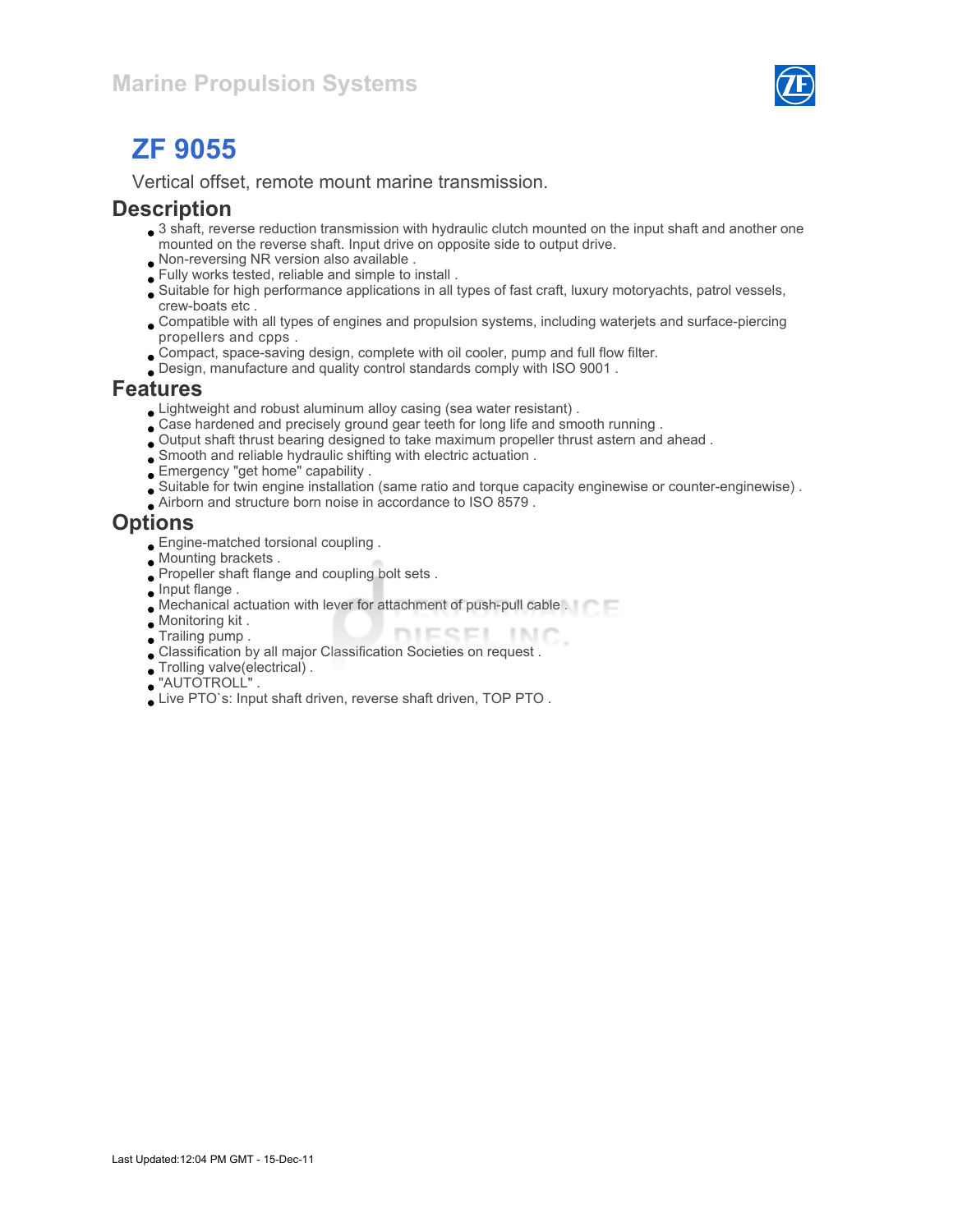

## Pleasure Duty

| <b>RATIOS</b> |                                                                       | <b>MAX. TORQUE POWER/RPM</b><br><b>INPUT POWER CAPACITY</b> |                                                                           |           |    |           |          |           |          |          |    | MAX.       |
|---------------|-----------------------------------------------------------------------|-------------------------------------------------------------|---------------------------------------------------------------------------|-----------|----|-----------|----------|-----------|----------|----------|----|------------|
|               |                                                                       | Nm                                                          | ftlb                                                                      | <b>kW</b> | hp | <b>kW</b> | hp       | <b>kW</b> | hp       | kW       | hp | <b>RPM</b> |
|               |                                                                       |                                                             |                                                                           |           |    |           | 1800 rpm |           | 2000 rpm | 2100 rpm |    |            |
|               | $\Box$ 1.515*, 1.742*, 2.036, 2.269*,<br>2.400*, 2.542, 2.739*, 2.957 | 16803                                                       | 12393 1.7595 2.3595 3167 4247 3519 4719 3695 4955 2300                    |           |    |           |          |           |          |          |    |            |
|               | $\blacksquare$ 3.250*                                                 |                                                             | 15825 11672 1.6571 2.2222 2983 4000 3314 4444 3480 4667                   |           |    |           |          |           |          |          |    | 2300       |
|               | $\Box$ 3.448*                                                         |                                                             | 15121   11153   1.5834   2.1233   2850   3822   3167   4247   3325   4459 |           |    |           |          |           |          |          |    | 2300       |

\* Special Order Ratio.

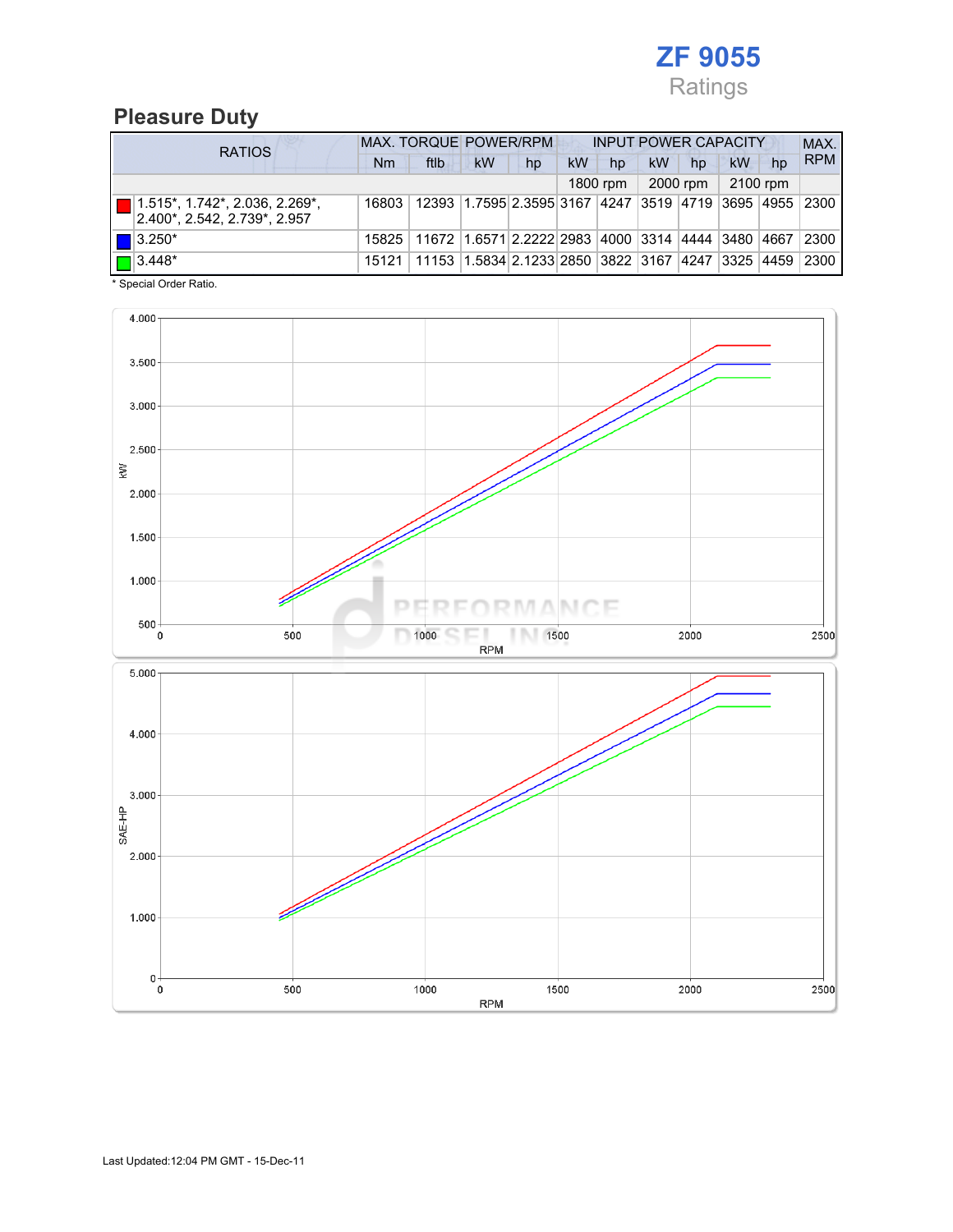

## Light Duty

| <b>RATIOS</b> |                                                                               | <b>MAX. TORQUE POWER/RPM</b><br><b>INPUT POWER CAPACITY</b> |      |           |                                                        |    |          |           | MAX.     |           |    |            |
|---------------|-------------------------------------------------------------------------------|-------------------------------------------------------------|------|-----------|--------------------------------------------------------|----|----------|-----------|----------|-----------|----|------------|
|               |                                                                               | Nm                                                          | ftlb | <b>kW</b> | hp                                                     | kW | hp       | <b>kW</b> | hp       | <b>kW</b> | hp | <b>RPM</b> |
|               |                                                                               |                                                             |      |           |                                                        |    | 1800 rpm |           | 2000 rpm | 2100 rpm  |    |            |
|               | $\blacksquare$ 1.515*, 1.742*, 2.036, 2.269*,<br>2.400*, 2.542, 2.739*, 2.957 | 16599                                                       |      |           | 12243 1.7381 2.3309 3129 4196 3476 4662 3650 4895 2300 |    |          |           |          |           |    |            |
|               | $\blacksquare$ 3.250*                                                         | 15644                                                       |      |           | 11538 1.6381 2.1967 2949 3954 3276 4393 3440 4613 2300 |    |          |           |          |           |    |            |
|               | $\boxed{\blacksquare}$ 3.448*<br>. <del>.</del> .                             | 14948                                                       |      |           | 11025 1.5652 2.0990 2817 3778 3130 4198 3287           |    |          |           |          |           |    | 4408 2300  |

\* Special Order Ratio.

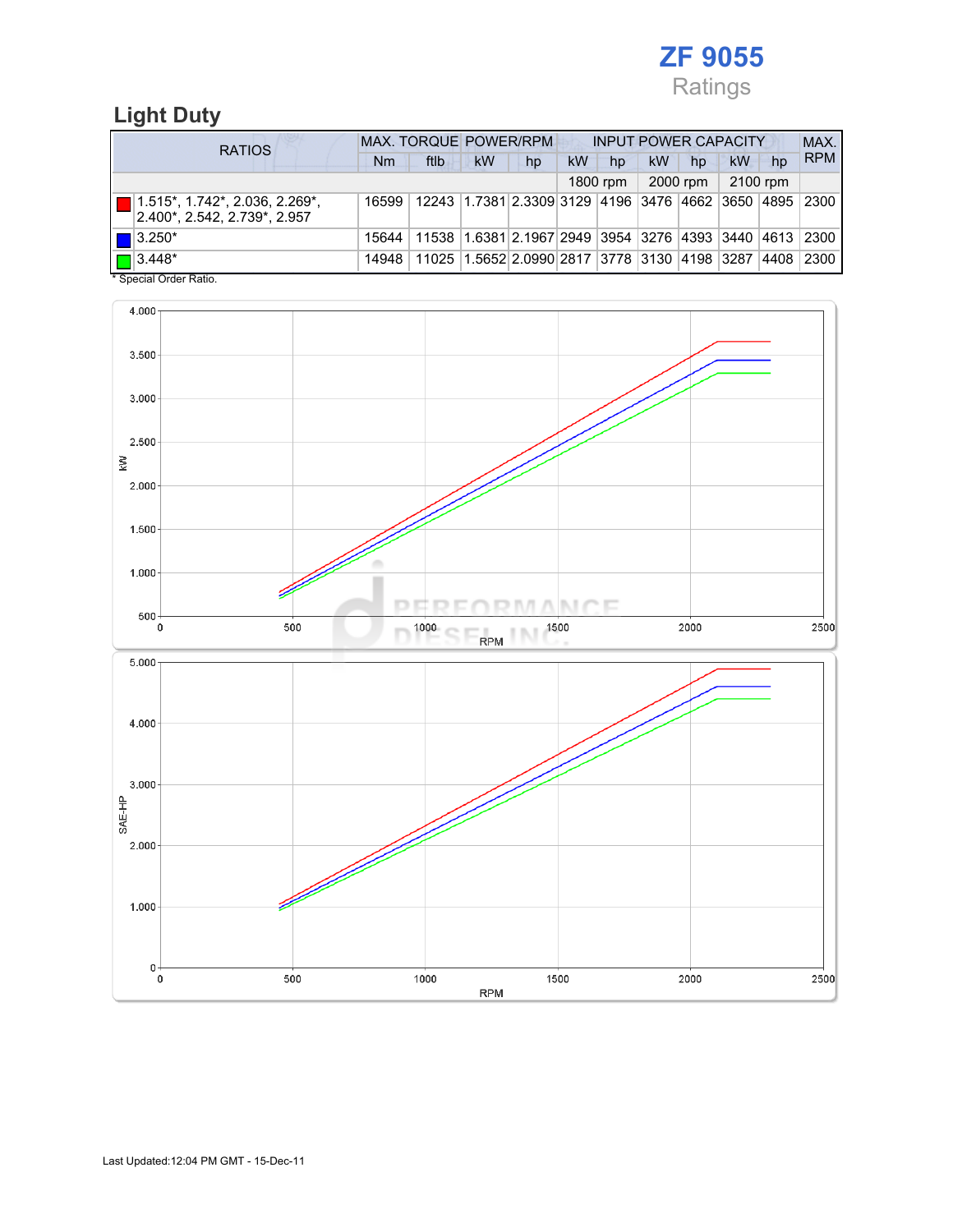

## Medium Duty

| <b>RATIOS</b>                                                    | MAX. TORQUE POWER/RPM<br><b>INPUT POWER CAPACITY</b> |      |           |                                                        |           |          |           |          |    | MAX.     |            |
|------------------------------------------------------------------|------------------------------------------------------|------|-----------|--------------------------------------------------------|-----------|----------|-----------|----------|----|----------|------------|
|                                                                  | Nm                                                   | ftlb | <b>kW</b> | hp                                                     | <b>kW</b> | hp       | <b>kW</b> | hp       | kW | hp       | <b>RPM</b> |
|                                                                  |                                                      |      |           |                                                        |           | 1600 rpm |           | 1800 rpm |    | 2000 rpm |            |
| 1.515*, 1.742*, 2.036, 2.269*,<br>2.400*, 2.542, 2.739*, 2.957   | 15519                                                |      |           | 11446 1.6250 2.1792 2600 3487 2925 3923 3250 4358 2300 |           |          |           |          |    |          |            |
| $\blacksquare$ 3.250*                                            | 14134                                                |      |           | 10425 1.4800 1.9847 2368 3176 2664 3572 2960 3969 2300 |           |          |           |          |    |          |            |
| $\blacksquare$ 3.448*<br>$\ddotsc$ $\ddotsc$ $\ddotsc$ $\ddotsc$ | 13227                                                | 9756 |           | 1.3850 1.8574 2216 2972 2493 3343 2770 3715 2300       |           |          |           |          |    |          |            |

\* Special Order Ratio.

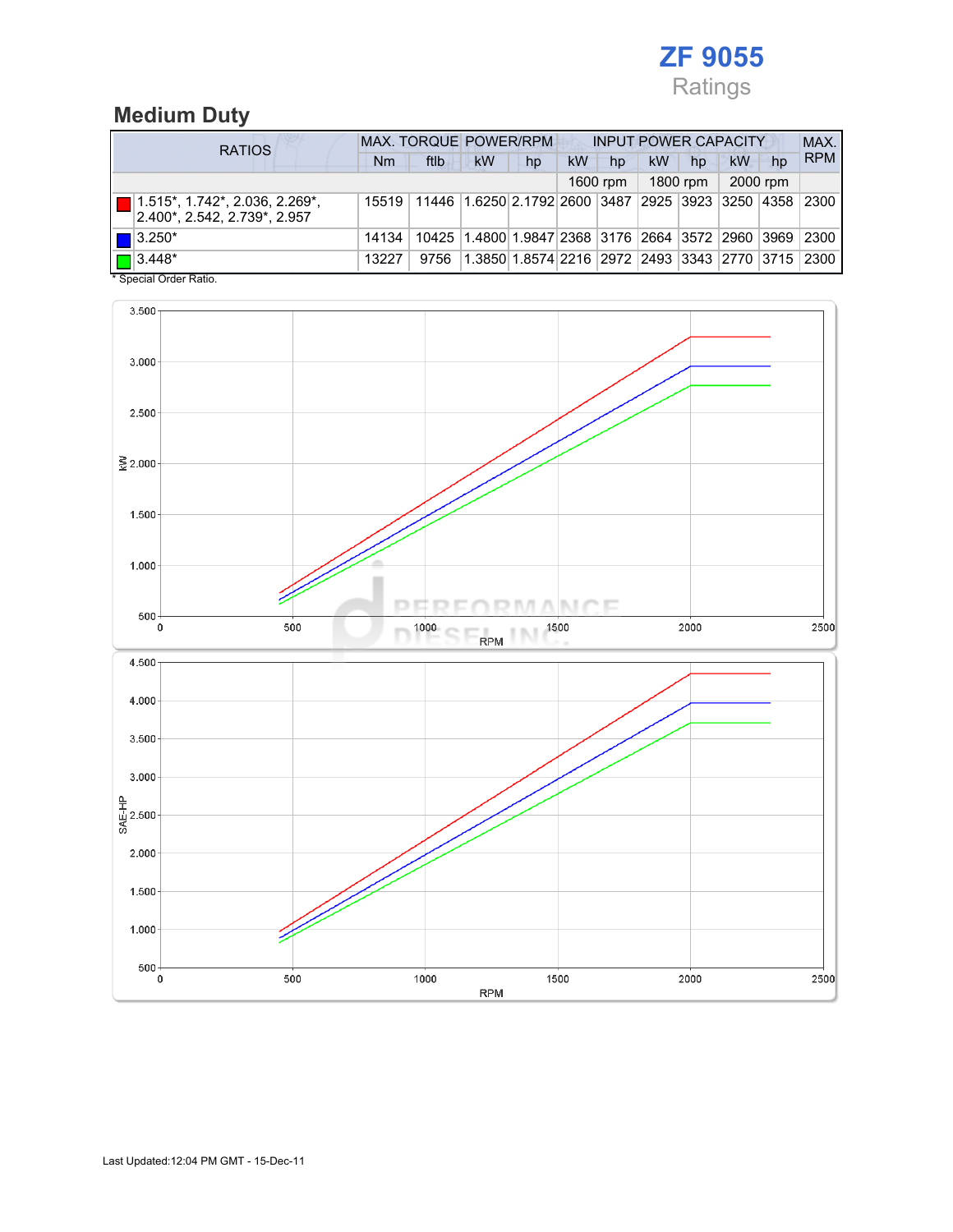## ZF 9055 Dimensions





|            | mm (inches)    |                |                |                |            |                            |                      |           |  |  |  |
|------------|----------------|----------------|----------------|----------------|------------|----------------------------|----------------------|-----------|--|--|--|
| A          | B <sub>1</sub> | B2             | H <sub>1</sub> | H <sub>2</sub> |            |                            | L <sub>3</sub><br>L2 | Bell Hsg. |  |  |  |
| 390 (15.4) | 545 (21.5)     | 545 (21.5)     | 405 (15.9)     | 800 (31.5)     | 897 (35.3) | 640 (25.2)                 | 164 (6.46)<br>-      |           |  |  |  |
|            |                | Weight kg (lb) |                |                |            | Oil Capacity Litre (US qt) |                      |           |  |  |  |
|            |                | 1,400 (3,080)  |                | 80.0(84.8)     |            |                            |                      |           |  |  |  |
|            |                |                |                |                |            | $\leftarrow$ n<br>—        |                      |           |  |  |  |

#### Output Coupling Dimensions ìΕ N 6

|  |  |  |  |  |                   |    |  | <b>Bolt Holes</b> |                                                  |      |  |
|--|--|--|--|--|-------------------|----|--|-------------------|--------------------------------------------------|------|--|
|  |  |  |  |  |                   |    |  | No.               | Diameter (E)                                     |      |  |
|  |  |  |  |  | mm in mm in mm in | mm |  |                   | mm                                               |      |  |
|  |  |  |  |  |                   |    |  |                   | $ 350 $ 13.8 310 12.2 220 8.66 35.0 1.38 18 24.2 | 0.95 |  |